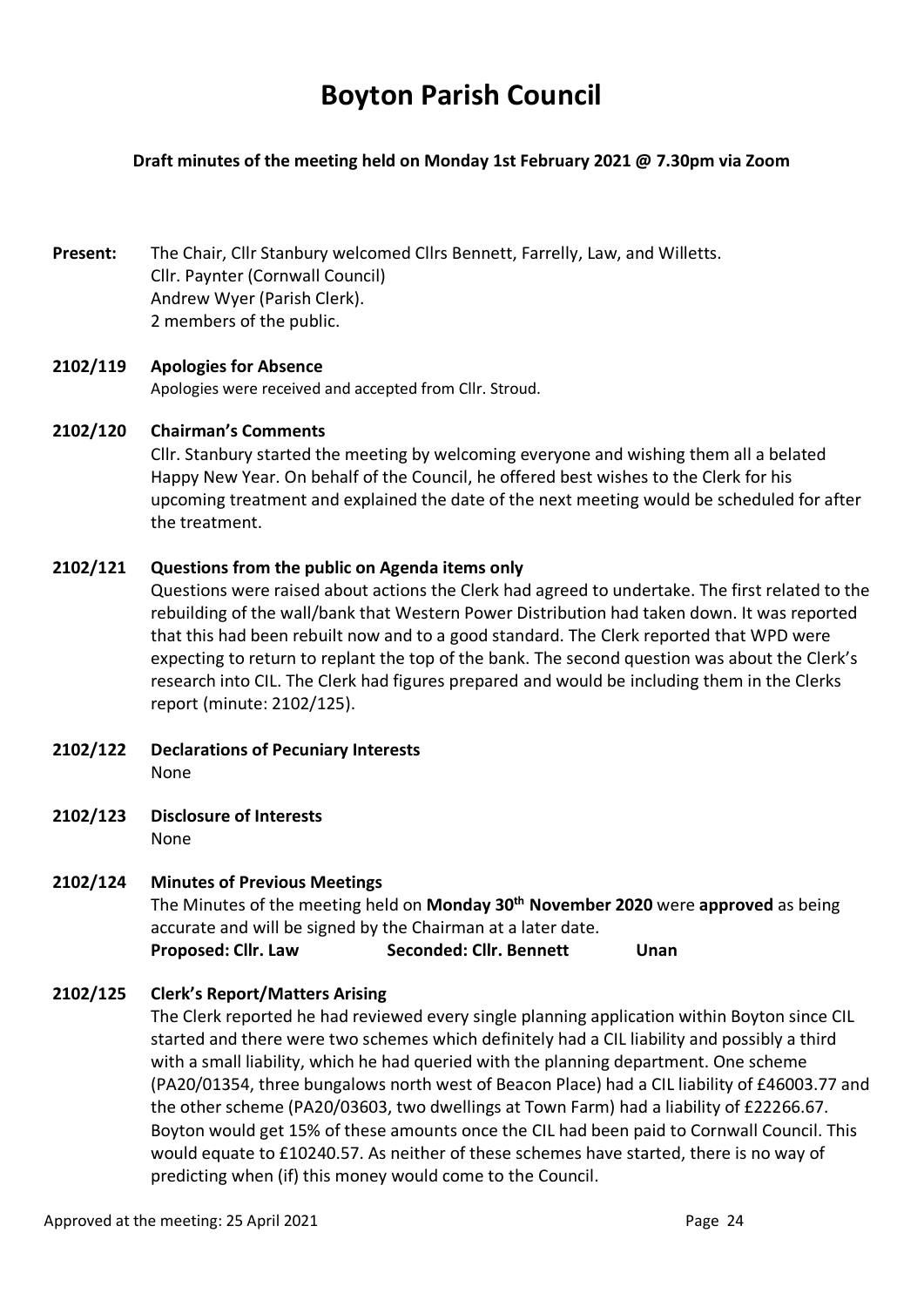The Clerk had submitted a complaint to Cornwall Council (CC) planning enforcement about the activity at the Old Flax Mill. The acknowledgement from CC stated that we would receive an update if the reported activity did not constitute a planning breach. As there has been no update, it appears that the report is worth investigating. During an investigation CC can not provide updates (GDPR reasons) so the next we should hear from them would be a final enforcement report or (if necessary) requests for formal statements etc. ahead of legal action. The Clerk confirmed that he was happy to delay his salary payment until face to face meeting restart or until the end of the financial year, whichever comes soonest.

Cllr. Bennett had been filling the salt/grit bins as the three on Braggs Hill to Boyton Bridge had been emptied.

Cllr. Paynter (CC) was invited to update the Council on any matters he was aware of. He will be chasing up the school signs which are still not operational, with an aim of them being ready for half-term.

## **2102/126 Planning**

**126.1** The following applications were discussed:

**PA21/00173** Single storey rear extension at The Barn, Darracott Park, Boyton. Legitimate Planning Considerations were considered with no issues being identified. It was resolved to submit these comments.

| <b>Proposed: Cllr. Bennett</b>              | <b>Seconded: Cllr. Farrelly</b> | Unan |
|---------------------------------------------|---------------------------------|------|
| It was resolved to support the application. |                                 |      |
| <b>Proposed: Cllr. Law</b>                  | <b>Seconded: Cllr. Farrelly</b> | Unan |

**PA21/00118** Application and Listed Building Consent for interior works at Higher North Beer Farmhouse, North Beer Lane, Boyton.

It was resolved to support the application.

Proposed: Cllr. Bennett Seconded: Cllr. Law Unan

**126.2** There were no decisions to note. **126.3** The decision to allow the appeal of PA19/10648 was noted.

## **2102/127 Correspondence**

The correspondence list had been circulated ahead of the meeting and the correspondence was noted.

## **2102/128 Local Maintenance Partnership 2021-2022**

It was resolved to renew the agreement. Proposed: Cllr. Bennett Seconded: Cllr. Law Unan **Action:** Clerk will share all of the associated documents/maps.

# **2102/129 Member's Announcements**

Cllr. Stanbury raised the issue of drainage on the South Beer road where the road surface is being washed away by water draining off the fields. **Action:** Clerk will chase Oliver Jones over this and the hedge cutting (half done).

## **2102/130 Public Participation**

The Clerk was asked if supporting documents could be published with the Agenda on the website. **Action:** Clerk will start to do this in the future.